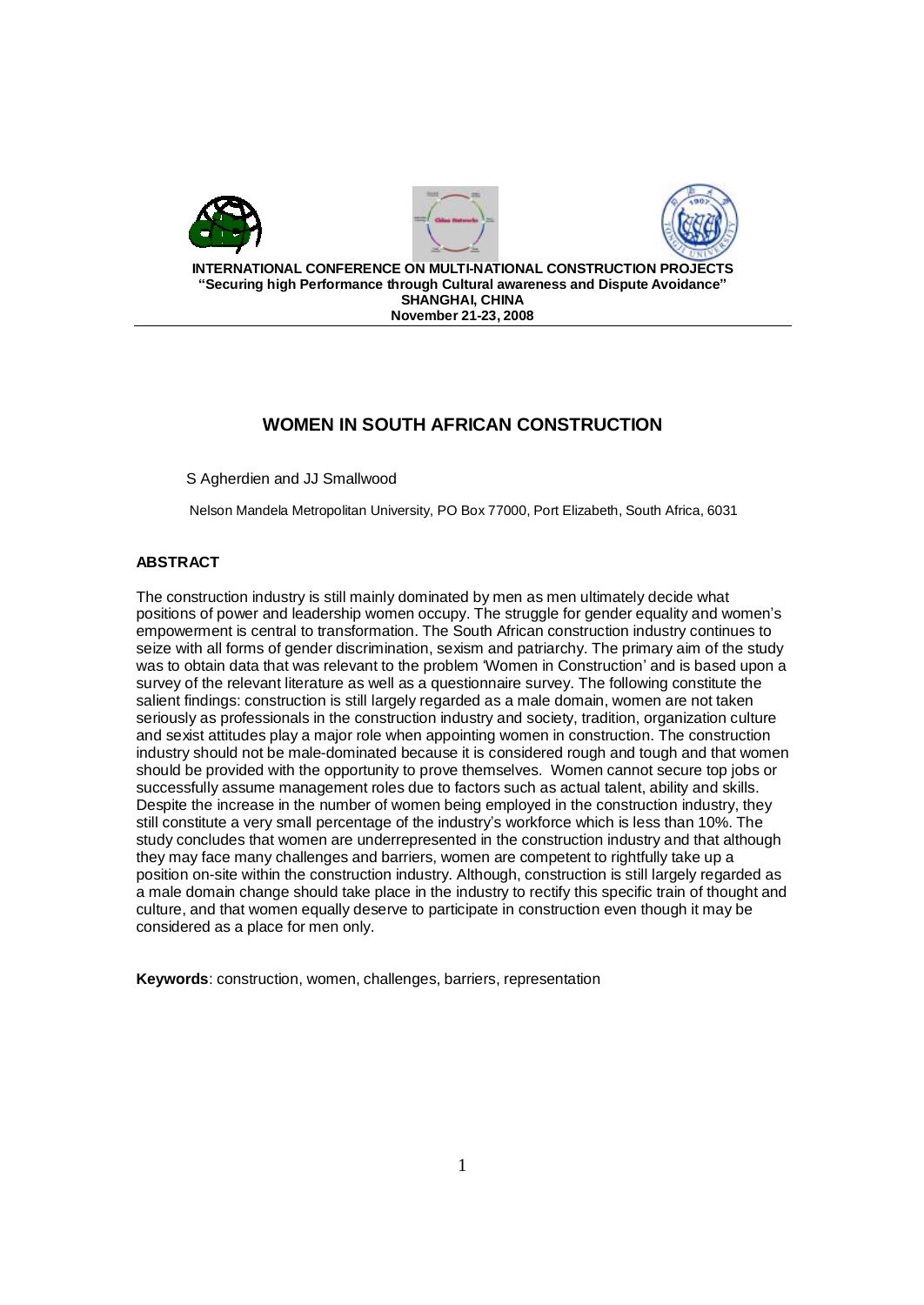#### **INTRODUCTION**

Why is there the distressing feeling that women are still playing second fiddle to men? Men ultimately decide what positions of power and leadership women occupy. Women shape their own futures through their determination, ambition, and resilience to take their rightful place in the world. **'**The more things change, the more they stay the same!' A very common and widely used quote, but never more pertinent than when it relates to women's quest for equality and recognition in the workplace, home and society as a whole (Govender, 2007: 2). Despite having a constitution that entrenches equal rights, discrimination practices, structural inequalities, cultural factors, prejudices, patriarchy and sexism are some of the hindrances that are still rife in the South African construction industry (Pappaya, 2007: 4).

# **REVIEW OF THE LITERATURE**

#### **Representivity of Women in Construction**

Although women account for 41.3% of South Africa's workforce, only 15% are executive managers and just 7% of all directors are women (Pandor, 2005: 2).

Women's increased involvement in the labour force, however, is not paralleled within the management levels of organizations. Women appear to be 'trapped' at middle and junior management roles within organisations (Cross & Linehan, 2006: 28-39).

An increasing number of women are now entering this traditionally male-dominated environment which is not surprising, although the numbers are still minimal when compared with men. The register of the Construction Industry Development Board (cidb) reflects a total of 44 100 construction enterprises of which 48% are owned by women (cidb, 2008: 1). However, 83% of the women-owned enterprises fall within grade one, and a further 12% in grades two and three. Only 5% of all women-owned enterprises registered with the cidb are found in grades four and higher. In fact there are only four women-owned enterprise at grade 8.

There are currently over 11 million women employed in the UK, accounting for 49.5% of the workforce. Despite increases in the number of women employed in the construction industry over the past decade, they still constitute only 13% of the industry's workforce. This indicates that construction continues to be the most male dominated of all the major industrial groups (Fielden, Davidson, Gale & Davey, 2000: 113-121).

While it is now socially acceptable for women to constitute a large proportion of the world's workforce, when it comes to climbing the corporate ladder, how many women had to experience various challenges from the start in order to achieve success? The world's boardrooms are sadly lacking in women and much has been written over the years about the sexist 'glass ceiling' that hampers women's success beyond a certain point in their career (Hayward, 2005: 29).

### **Misconceptions Relative to Women in Construction**

Since the  $19<sup>th</sup>$  century women globally have been trying to change how people view them economically, politically and socially. They have been demanding equality and justice especially in the workplace. Many argue that women's equality has yet to be achieved since the democracy in 1994; the post-apartheid government has prioritized women's empowerment (Naidoo, 2007: 3). It is thus viewed that the construction industry's cultural values will not change overnight for as long as both male and female workers in the industry continue upholding such values (Gale, 1994: 3-14); with male workers upholding these values considering them as the 'norm' and female workers finding themselves in a 'fit-in' situation.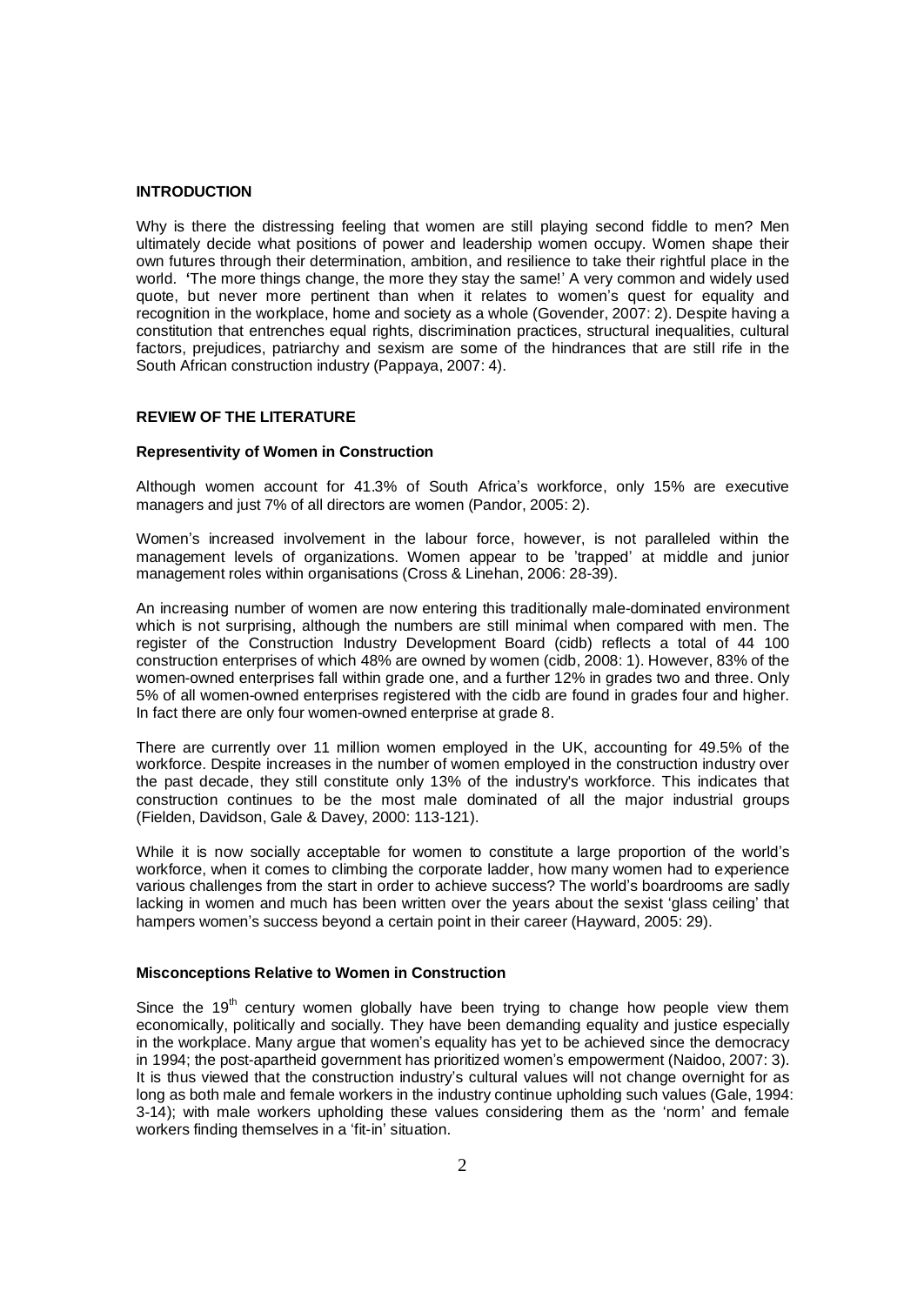Although similar in many ways to discrimination faced by members of racial and ethnic minorities, the inequity faced by women in the occupations has its unique side. Women are inexorably seen in relation to their child-bearing functions and child-rearing tasks, the delegation of family roles to them, and men's historical dominance in the family and in society. The attitudes connected with the child-bearing function are those most commonly evoked in the discussion of women at work. These are often used as rationalization and justification for the status quo. What is regarded as necessary, natural, and just, are the efforts to seek alternative solutions is thereby undermined (Epstein, 1971: 3).

Construction as a career path is still regarded largely as a male domain, and entering this career path is a challenge for most women. Nonetheless, there are women who are active in the entire spectrum of the construction industry, constructing houses, roads, dams, schools, and casinos (Moodley, 2006: 1). Women are not taken seriously as professionals in the construction industry. It begins at an early age when girls are not encouraged to pursue technical subjects at school, are taught by mostly male lecturers at college and continues in the workplace where they are seen as a temporary asset. Women are often paid less than men, are undervalued and regularly not considered for promotion (Fisher, 2002: 1). "The ball is rolling now. We must lift the aspiration of women and encourage them to pursue a career in construction. This issue will not go away. We need to make improvements at all levels." (Fisher, 2002: 2)

The construction industry, as one of the last male bastions, has seen a significant degree of resistance to concepts such as gender equity, affirmative action and resentment at what is seen as the 'big brother' approach of the government's social justice agenda. There is a widespread misinterpretation of equal opportunity, with men either taking the stand that women are not equal physically or that if they want equal opportunity they must demonstrate that they can do everything in the very same way that a man does on the construction site (Pringle & Winning, 1998: 220). Men who have been developed viewing themselves as superior to women have great difficulty coping with women at management level. Balanced men will happily accept women in the boardroom and acknowledge that they have worked with men who do accept women on an equal footing (Hayward, 2005: 33).

Vinnicombe and Sturges (1995: 1-19) suggest that some organisations operate a double standard for marriage: they view the married male manager as an asset, with a stable support network at home allowing him to give his undivided attention to his work, but they view the married female manager as a liability, likely to neglect her career at the expense of her family at every opportunity.

# **Competencies of Women in Construction**

:

It is vital to retain women at every stage of their career. Mitos (2001) has argued that there is a need to recognize the promotion of women in science as crucial to improving the relationship between science and society, in order that science better reflects the diversity of the entire population. Logue and Talapessy (1993) suggest that the lack of women in science poses a threat in terms of a number of aspects (Powell, Hassan, Dainty & Cartert, 2007: 347-348):

- Equity gender discrimination is a violation of human rights;
- Excellence the under-representation of women threatens excellence;
- Efficacy the ageing population and the shrinking pool of young scientists makes it essential to target both genders, and
- Efficiency it is wasteful to educate and train women scientists, but then not use their skills in employment.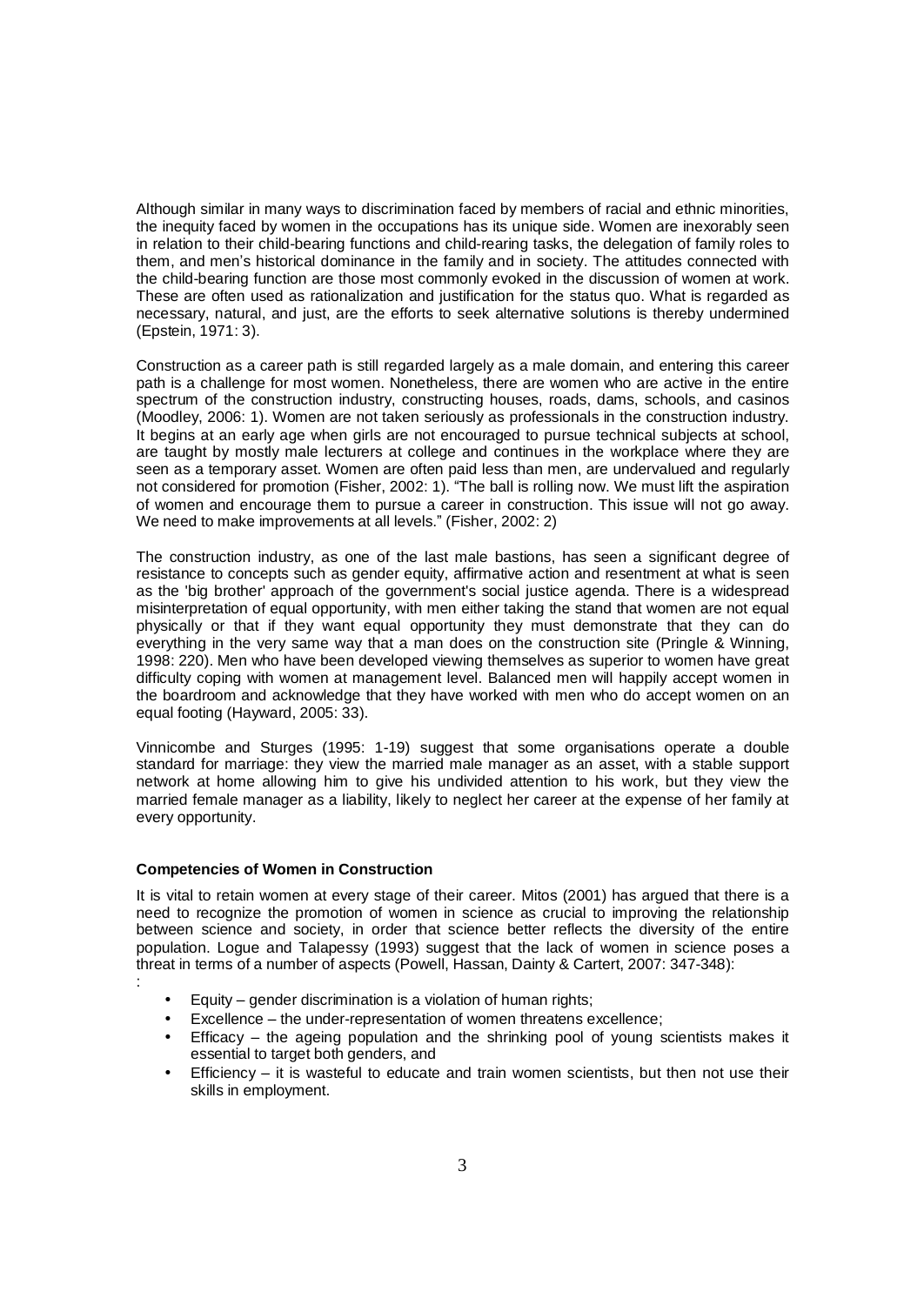The Council of Europe (1999) identified 3 goals with regards to women in science and technology (Powell, Hassan, Dainty & Cartert, 2007: 347-348):

- To improve our information on the place women occupy in science and technology;
- To improve girls' access to scientific and technological studies and careers, and
- To achieve greater equality in the relationship between men and women throughout society.

Most women sought site-based experience in their early career stages; in contrast they tend to seek experience on smaller projects within regionally-based divisional companies. Women felt that smaller projects would allow them to gain a broader range of skills and experience, which would help them to demonstrate their competence to male colleagues who were skeptical of their ability. Women were encouraged by senior male managers to enter supporting roles which tend to be office based. Such positions, which tend to be removed from the production function, were widely acknowledged not to afford as many opportunities for rapid advancement (Bagilhole, Dainty & Neale, 1999: 355).

Women's self-perception and the understanding of it by men is important because it helps to explain how women make sense of the barriers and challenges they face in a male dominated environment and culture, and how they seek to attain positive outcomes for themselves. When comparing women in construction with women in other male-dominated and female-dominated industries there is minimal variation in self-perception. Women in the construction industry emerge relatively positive with the highest overall self-esteem which is encouraging and surprising when considerable evidence of significant barriers to entry and career progression for women in the construction industry is taken into account, compared to that of other industries. This indicates that the construction industry is not a special case and that support strategies used in other industries are directly transferable, although the culture of the construction industry makes it more difficult to implement. Women who work in male-dominated occupations in particular are often thought to be sexless. The woman who takes her work seriously – the career women – traditionally has been viewed as the antithesis of the feminine woman (Epstein, 1971: 23).

Women were excluded from certain jobs, and from career progression through jobs, because of the expectations that they would marry, have children, and take responsibility for raising them. Employers are segregative and inflexible about the designation of the appropriate gender for jobs, because their utilization of fixed capital and organisation of work are closely linked to the process of sex-typing of jobs (de Groot and Schrover, 1995: 4). Women workers are generally denied access to formal training in traditionally masculine areas of work. Comparing the skills required in women's and men's work is therefore not simply a technical matter. Women's work tends to fall into the unskilled or semi-skilled categories of official classifications (de Groot and Schrover, 1995: 5). Women have intrinsic values – they are quietly determined, have learnt to read others and understand them and make good team leaders. Women should be recognized for their strong qualities, and society should appreciate the added value women offer (Fisher, 2002: 1). There is this idea that women are emotional and not able to strategise and give clear direction. "That's not true…if women can organize in the union like they do at home, we can have very strong women leaders." Men are brought up to be leaders. Women are brought up to follow men, as second class citizens. They are not expected to lead or make decisions and because of this most women do not believe it is possible that they can. Many do not even try. For those women who do, it is a long battle to be accepted as leaders by other women and men. They have to do the job better than men just to prove they can do it (Basckin, 1991: 15).

Palomar-Fresnedi says: "When it comes to being 100% focused on a situation, the men come out on the top: They are naturally 'wired' to have one thing going one hundred per cent and to do it well. I think if they have ten things going at the same time it's more difficult for men. Women seem to do well in situations where they need to manage different projects. That's just in their nature."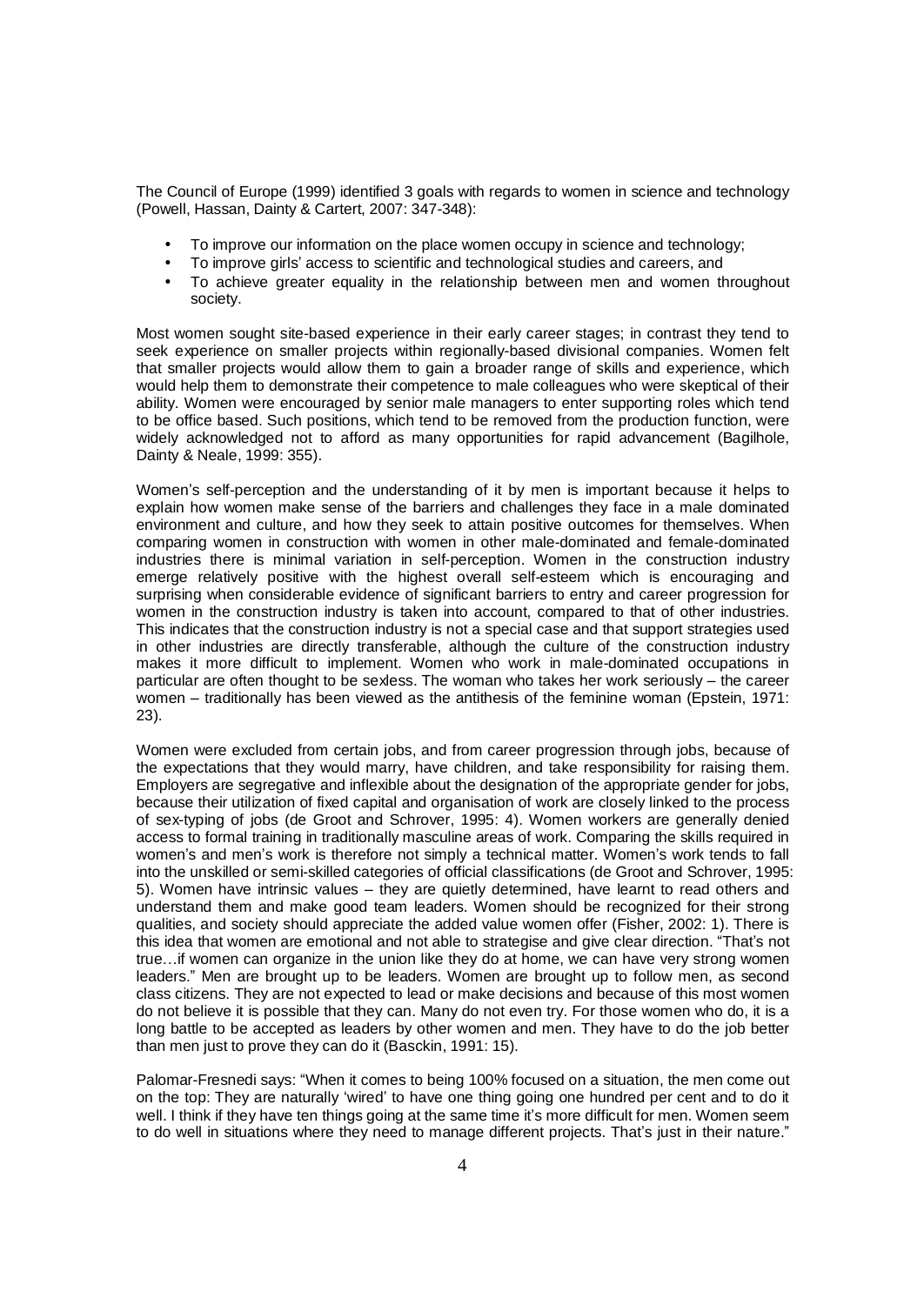(Hayward, 2005: 36) Guy Mollet says: "In my experience, women in managerial positions are more demanding than their male counterparts. They tend to be less tolerant of incompetence, because they usually had to fight quite hard to get their job. That might be why men are reluctant to work for female bosses!" (Hayward 2005: 52) The glass ceiling is still there, but disappearing in a number of places, there are definitely some fissures and women now have that confidence to go out and promote themselves knowing that they are able to do the job and to do it well (Hayward, 2005: 34).

#### **Challenges Faced by Women in Construction**

Barriers to women entering and working in the construction industry have been identified (Fielden and Davidson, 2001: 293-304; Benett *et al.*, 1999: 273-291). The barriers include: the industry's masculine image, construction related career knowledge amongst students and adults, selection criteria on male-dominated courses, recruitment practices and procedures, sexist attitudes, maledominated culture, and the work environment. Gale and Cartwright (1995: 3-8) characterize the construction industry's culture as constituting: male domination, crisis, aggression and conflict, gallant behaviour, and traditional attitudes. They consider one of the prerequisites for employment in the industry is the initiation into such a culture, through the socialization process inherent in the education system. Essentially they state lack of education deters the initiation into the industry's culture and hence employment.

Women that join the industry are hence compelled to adapt 'male values-cum-construction industry values' for them to survive (Dainty *et al.*, 2001: 297-304). Gale (1999) contends that for women in management positions the burdens placed upon them in this regard are enormous, and often happen at a time in their lives when they are trying to manage the requirements of young families, ageing parents and developing their own careers. In addition, such women face the psychological anxiety of the conflict between spending time pursuing their careers, and the remorse of not spending enough time with their families. A major obstacle to women's movement into wage labour has been stated to be a combination of patriarchal relations and the traditional division of labour by sex. Division of work according to socially constructed values such as the gendering of work exacerbates women's disadvantaged position and is significantly pronounced in the culture of the construction industry (Gale, 1994: 3-14). Prejudice and bias unfortunately still exist in the work place in terms of performance and salary. Managers sometimes fail women in a role to prove themselves right. Some may go as far as increasing the workload or complexity of the work to ensure failure bearing in mind that even the most experienced men in the same position would not cope (Govender, 2007: 2).

Equipping women with construction related skills as well as giving them confidence to improve their development, ensures that women engage in self-build housing projects, which not only ensures that women have adequate shelter, but also that they earn an income from these skills. Getting women to participate in the construction industry empowers women to harness their development, which reduces vulnerability amongst women. The women in South Africa are waiting to release their strength and ability in order to prove they are able to work in the construction industry. Women demonstrated that they are capable of joining together to make a difference when faced with significant challenges. Stereotypes were broken by both women making their mark in the male-dominated construction industry and by doing away with social stereotypes, which state that women are not competent when dealing with hard labour. Men are traditionally seen as technically competent and creative. Women are seen as incompetent – suited only to work with machines that have been made and are maintained by men. This negative association between women and technology is one of the features of the sex typing of jobs. Men identify themselves with technology, and technology is identified with masculinity (de Groot and Schrover, 1995: 1). There are minimal categories of women's work that are designated as skilled, because of the pervasive belief that women's work is by definition unskilled. Female skills are considered complementary to male skills. If women lack a certain skill, men are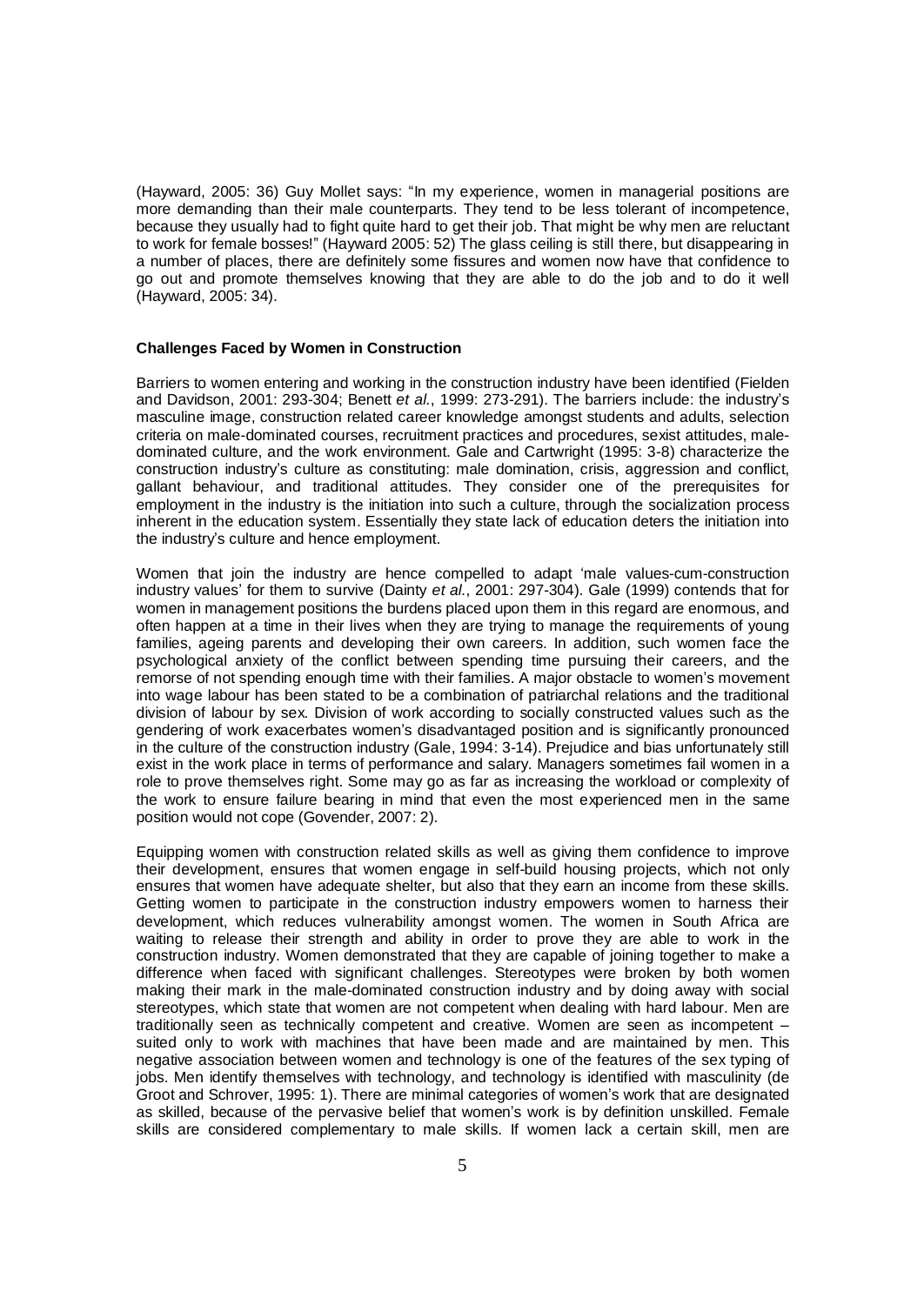supposed to possess it, and vice versa. All jobs done by men, simply by virtue of the fact, are seen as more skilled than those done by women. Women's skills, such as cooking, caring and sewing, are seen as 'natural' (de Groot and Schrover, 1995: 5).

While for men the 'glass ceiling' may be just a myth, for many women it is a source of actual frustration and can potentially spell the end of their career unless they can find a way to break through. Why can't women secure the top jobs? There are several issues. Hayward (2005: 29-32) argues that there is a huge and widening gulf between the perception of whether women can successfully take on a management role and their actual talent, ability and skills for doing so. There's also the changing culture of the workplace; the traditionally 'female' skills involving communication and team building are more essential today than they have ever been, which could actually put some traditional male 'macho' men at a disadvantage as their traditional empire crumbles around them. At the launch of SAWiC, Sigcau (1999: 1) said: "To have gained entry in what is regarded as male terrain must have called for great courage – despite the odds you have lived up to the challenge and proved to be worthy players in the mainstream economy of the country."

At the Annual General Meeting of SAWiC, Bici (2002: 1-5) said: "A milestone does not mean the end of the road. It signifies the end of a stretch and the beginning of another. We are fully aware of the challenges many have to face in order to gain recognition. These obstacles are universal in occurrence and afflict women contractors and women in construction in many parts of the world, including developed countries such as the UK and the USA. Women universally still find it difficult to penetrate and persevere in the male-dominated built environment, including construction."

The barriers to women advancement were identified as, *inter alia*: as arising from the industry's macho image; male-biased construction education courses; selection criteria; recruitment practices; sexist attitudes; male dominated work environment and culture, as well as a general lack of women representation in the industry's many formal structures. There are many battles women have to wage before they win the war against prejudice. When Marcia Rackley was installed as the  $47<sup>th</sup>$  President of NAWiC, she dedicated her term of office to 'plugging into the power of women'. The concept referred to the construction industry's critical need for labour and the average woman's desire for achievement (Bici, 2002: 1-5).

Although Niall Fitzgerald says: "I believe it is increasingly important that women should stop feeling they have to be like men to succeed like men. This is going in the wrong direction." (Hayward, 2005: 48), Fisher (2002: 1) says: "Women must seize the opportunities and make things happen."

# **RESEARCH**

#### **Methodology and sample strata**

The total number of general contractors (GCs) registered with the East Cape Master Builders Association (ECMBA) is 109. The registered contractors include probationary, standard, and master contractors. Given the poor response rates relative to previous research studies, it was deemed necessary to randomly select GCs from among the 109 registered GCs, more specifically from the standard and master registered GCs in order to maximize the number of responses. These GCs were contacted per telephone and asked whether they were willing to participate in the research and questionnaires were sent via facsimile and hand delivered to those who agreed. The total number of GCs that indicated they were willing to participate totaled 56. A covering letter stating the purpose of the survey, contact and return details was attached to the questionnaire. Respondents were assured that the data provided would be treated with confidentiality and anonymity. The questionnaires were returned by the GCs via facsimile with the

exception of four GCs who requested that the questionnaire be hand delivered to them. These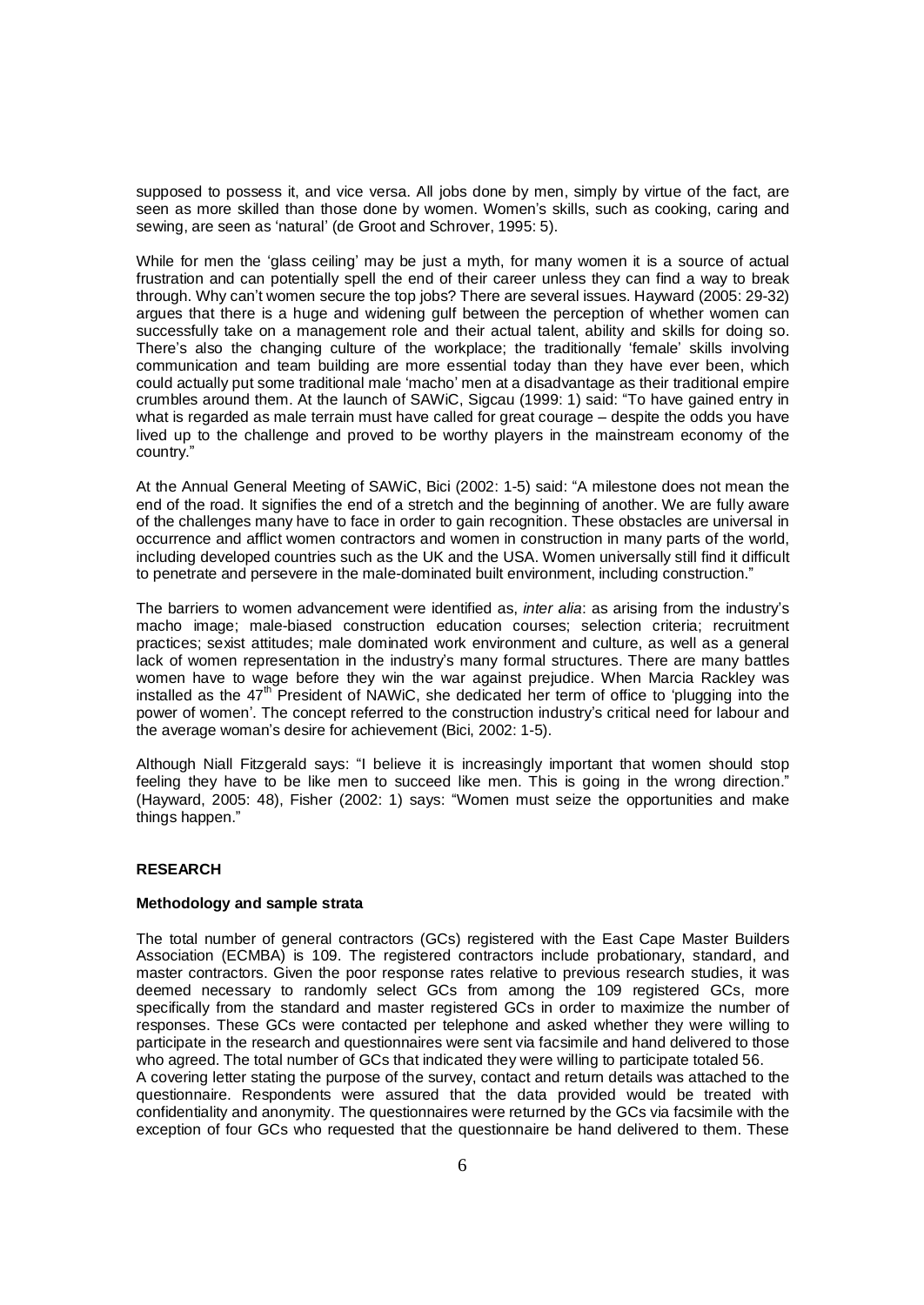were then collected in person. A list was evolved to facilitate the control process of sent and returned questionnaires, as well as those who could not be reached due to technical problems experienced with their facsimile machines.

11 Responses were received from the 56 GCs that indicated they were willing to participate, which equates to a response rate of 19.6%.

### **The design of the questionnaire**

The primary aim of the questionnaire was to obtain data that was relevant to the problems being researched. The questionnaire was compiled based upon literature relative to the various subproblems. The qualitative research method was applied, which constitutes the focus on phenomena that occur in the 'real world' and involves studying these phenomena in all their complexity (Leedy, 2005: 133). Most questions were based on a five-point scale being either:

- 1 (minor) to 5 (major);
- 1 (strongly disagree) to 5 (strongly agree);
- 1 (rarely) to 5 (mostly), and
- 'No' and 'yes'.

An 'unsure' option was provided for most questions.

# **Findings**

Terms used when commenting on the data are defined as follows:

- Minority 33.3% and less
- Less than half  $-33.3\%$  and more, but less than  $50\%$
- Half 50%
- More than half greater than 50%, but less than 66.7%
- Majority 66.7% and more, but less than 80%
- Nearly all 80% and more, but less than 100%, and
- All  $100\%$

More than half of the respondents' organisations employed > 12 < 35 employees, whereas the minority indicated ≤ 12 employees. Only one respondent indicated 100 employees. However, the organization specialises in major building work, and has been in business for over 20 years.

Less than half of the respondents indicated their organisations employed  $> 1 < 4$  women. The majority of respondents indicated that their organisations employed no women. However, one respondent indicated that their organisation employed more than 15 women.

Less than half of the respondents indicated that their organizations employed women in management positions, which varies between  $> 1 < 4$  women. More than half of the respondents indicated that their organizations have no women in management positions.

More than half of the respondents indicated that women are not taken seriously as professionals in construction. Slightly more than the minority indicated that women are taken seriously as professionals in construction with the exception of one respondent who indicated unsure. Fisher (2002: 1) concludes that women are not taken seriously as professionals in the construction industry. It begins at an early age when girls are not encouraged to pursue technical subjects at school, are taught by mostly male lecturers at college, and continues in the workplace where they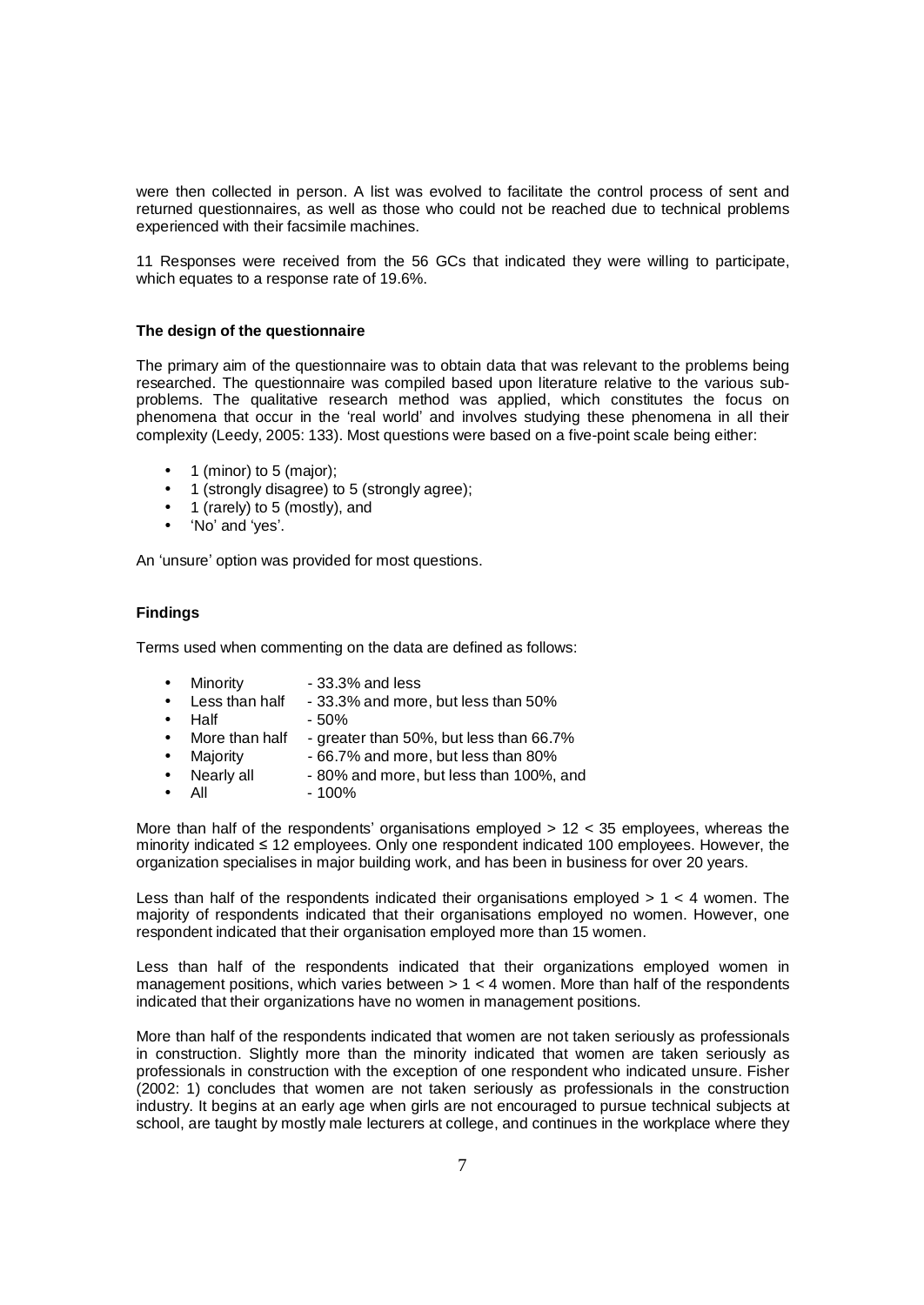are seen as a temporary asset. Women are often paid less than men, are undervalued and regularly not considered for promotion.

Most of the respondents, namely 81.8% indicated that women are prepared to work harder in order to be successful if given a chance to prove themselves. 18.2% of respondents indicated that women are not prepared to work harder in order to be successful if given a chance to prove themselves. Hayward (2005: 5-27) concludes that in today's society women are increasingly making conscious decisions about their lives and taking responsibility for their actions. In some industries and particularly those dominated by men, it can seem a time-consuming battle for female recognition. The stereotypes of the permanently glamorous and polished, short-skirted female executive or that of the battle axe have now given way to a more realistic picture of women who are prepared to work hard for their success.

The majority of respondents believe that women seem to do well in situations where they need to manage different projects all at once. However, it is notable that 18.2% of the respondents were unsure.

Nearly all respondents, namely 90.9% believe that women have the confidence to pursue and motivate themselves in the construction industry knowing that they are able to do the job, and do it well. There were no negative responses, and limited unsure responses. Hayward (2005: 34) concludes that the 'glass ceiling' is still there, but disappearing in a number of places, there are definitely some fissures and women now have that confidence to go out and promote themselves knowing that they are able to do the job and to do it well.

Most of the respondents believe that women have made great strides in construction, but that the 'glass ceiling' is far from being shattered. The remainder of the respondents were unsure. This finding concludes that women have made great strides in business, but the 'glass ceiling' is far from completely shattered. Women still earn less than men, encounter various challenges in order to obtain promotions and venture capital, and have fewer role models. In addition, women typically continue to take on most of the burdens at home, which makes it more challenging for them to manage a career.

All the respondents agree that despite the increase in the number of women being employed in the construction industry, they still constitute only a very small percentage of the industry's workforce. Epstein (1971: 9) concludes that an increasing number of women are now entering this traditionally male-dominated environment which is not surprising, although the numbers are still minimal when compared with men. Currently less than 10% of the 3 257 registered emerging contractors on the government database are women. Few women are at the top anywhere in the world. Despite the wide base of female professional personnel in construction, the number of women decreases disproportionately relative to the top in the hierarchy, both professional and governmental, and things do not seem to improve. However, Fielden, Davidson, Gale and Davey (2000: 113-121) conclude that there are currently in excess of 11 million women employed in the UK, accounting for 49.5% of the workforce. Despite increases in the number of women employed in the construction industry over the past decade, they still constitute only 13% of the industry's workforce. This indicates that construction continues to be the most male dominated of all the major industrial groups (Fielden, Davidson, Gale & Davey, 2000: 113-121).

#### **CONCLUSIONS**

It can be concluded that construction is still largely regarded as a male domain and that women are not taken seriously as professionals in construction. Society, tradition, organization culture, and sexist attitudes play a major role when appointing women in leadership positions. Construction should not be male dominated because it is considered rough and tough and that women should be given a chance to prove themselves in the construction industry.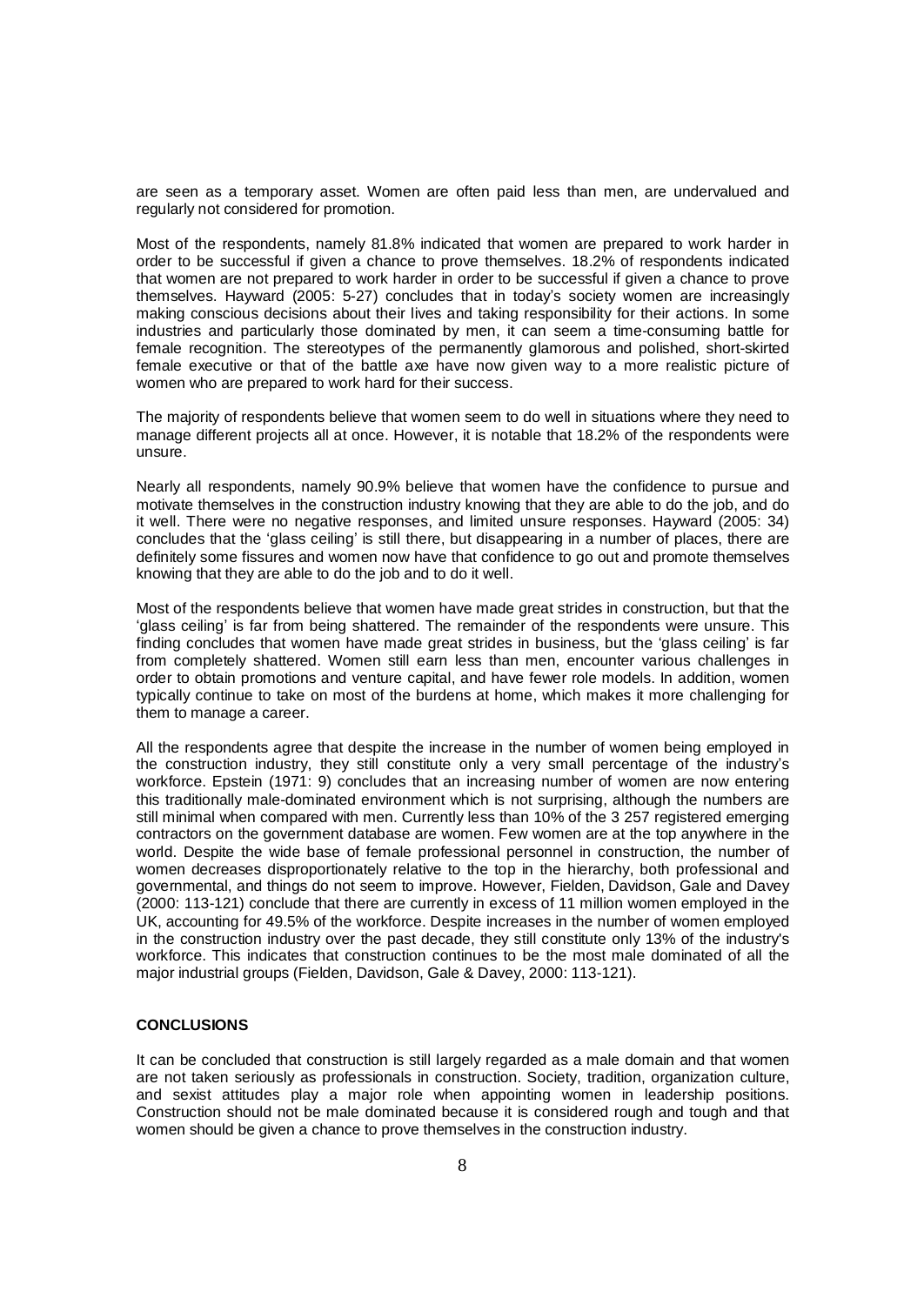There is a clear indication that commitment, dedication, acknowledgement, responsibility and confidence have a major impact on the core-competencies of women in construction. Selfpromotion does not have a major effect. Women are prepared to work harder in order to be successful if given a chance to prove themselves. Women seem to do well in situations where they need to manage different projects all at once. Women in managerial positions are on a major basis more demanding than their male counterparts. Women have the confidence to pursue and motivate themselves in the construction industry knowing that they can do the job and complete it successfully.

To participate in construction takes great courage mainly because it is regarded as male terrain. Women have to face many challenges in order to gain recognition in the construction industry, which makes it difficult to penetrate and persevere in the male dominated environment. Women can succeed in construction using their female skills without having to adopt a masculine approach. Women have made great strides in construction, but the 'glass ceiling' is far from being completely shattered. Women's representation in the construction industry's formal structure ranked first among the factors that constitute barriers to advancement of women in construction followed by male dominated work environment and culture. It is increasingly important that women cease thinking that they have to be similar to men in order to succeed as men do.

Despite the increase in the number of women being employed in the construction industry, they still constitute only a small percentage of the industry's workforce. Relative to succeeding in construction, the competition is tough especially when competing against your male counterparts. It can be deemed that the construction industry's boardrooms are sadly lacking women in MD posts as well as in CEO posts in the construction industry. Women are seldom employed in construction as the maximum amount employed constitutes about 1-4 women employees.

#### **RECOMMENDATIONS**

The recommendations are aimed at manipulating the male-orientated culture. Initiatives aimed at the management of culture have been shown to be more successful when they are integrated into packages of change initiatives. The range of equality measures should comprise a mix of genderspecific initiatives aimed at improving women's careers, and at addressing the barriers to women's careers. If women must participate optimally in the construction industry, strategies aimed at mainstreaming women into construction need to be embarked upon.

Appropriate steps should be taken to create a more equitable work environment through the development of cultural change within construction organisations. It is only through a genuine commitment to the development of a more equitable industry from the highest level, that women are likely to be able to develop their careers in parity with men. However, if more women can be retained in this way, then this may in turn lead to a further increase in the number of women entering construction as those obtaining management positions act as role models for future entrants. The main implication for organisations in the construction industry is that they need to improve the industry's image if they are to attract women graduates. Organisations need to provide mentors for undergraduates and young graduates entering the construction industry. The mentors should ideally be women who would also act as role models to women entering the industry, although male mentors would help reduce some of the stereotypes of management through increased interaction with women recruits.

### **REFERENCES**

Bagilhole, B., Dainty, A. and Neale, R. (1999) Women's careers in large construction companies expectations unfulfilled? *Career Development International*. 4(7), 353-357.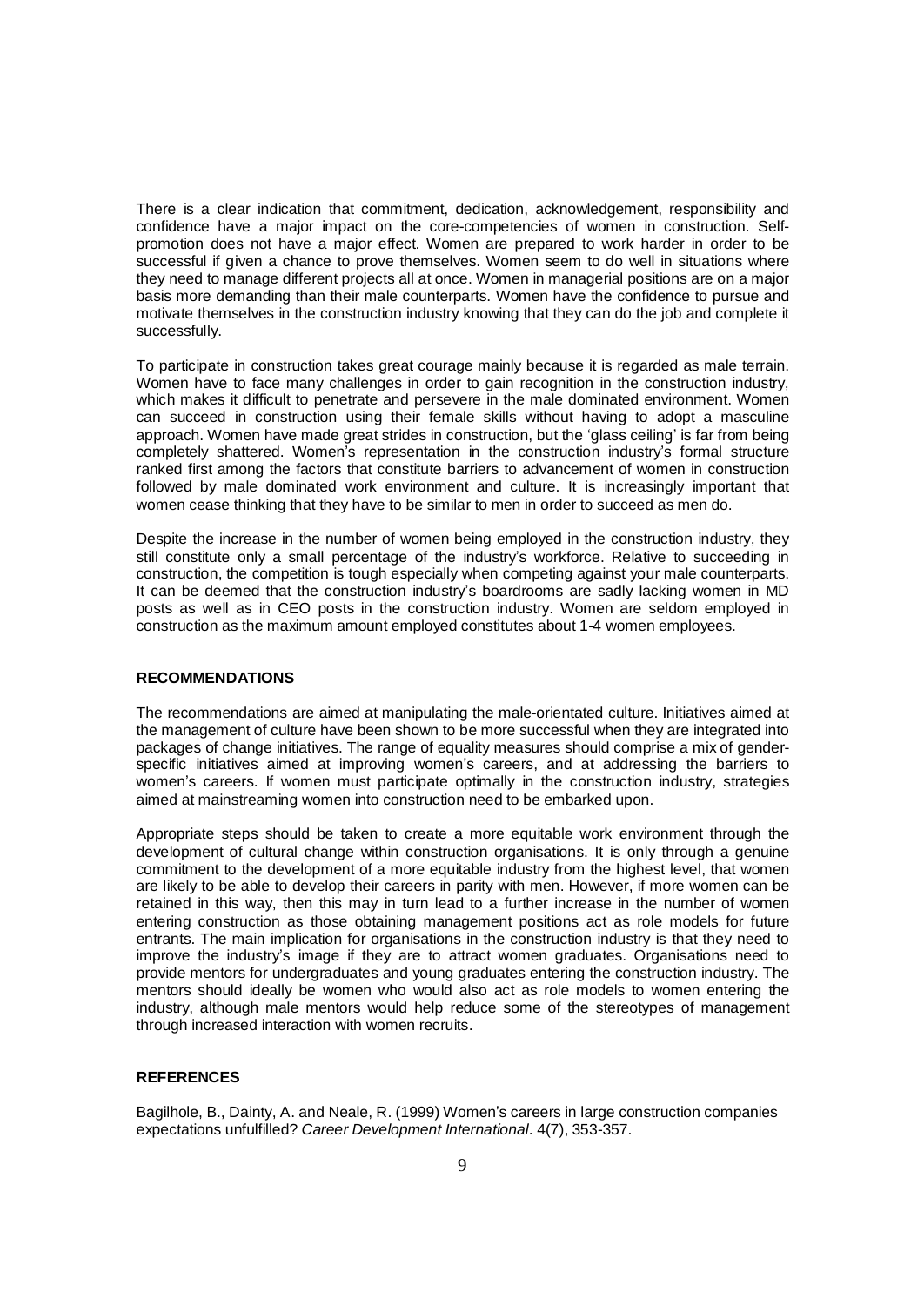Basckin, J. (1991) Can women lead? *Speak*. 14-15.

Benett, J.F., Davidson, M.J. and Gale, A.W. (1999) Women in construction: a comparative investigation into the expectations and experiences of female and male construction undergraduates and employees. *Women in Management Review*. 14(7), 273-291.

Bici, L. (2007) Women in Construction. *Annual General Meeting of South African Women in Construction*. Midrand: SAWiC, 07 November: 1-5.

Construction Industry Development Board (cidb) (2008) *Women-owned enterprises by grading*. Construction On-line Reports. Register of Contractors 2008. cidb: [www.cidb.org.za](http://www.cidb.org.za)

Council of Europe. (1999) *Role of Women in the Field of Science and Technology: Report of the Committee on Science and Technology*. Strasbourg: Council of Europe.

Cross, C. and Linehan, M. (2006) Barriers to advancing female careers in the high-tech sector: empirical evidence from Ireland. *Women in Management Review*. 21(1), 28-39.

Dainty, A.R.J., Bagilhole, B.M. and Neale, R.H. (2001) Male and female perspectives on equality measures for the UK construction sector. *Journal of Management Development*. 16(6), 297-304.

de Groot, G and Schrover, M. (1995) *Women Workers and Technological Change in Europe in the Nineteenth Centuries*. London: Taylor and Francis Ltd.

Epstein, C. (1971) *Women's place: options and limits in professional careers*. London: University of California Press.

Fielden, S. and Davidson, M. (2001) Women equality and construction. *Journal of Management Development*. 20(4), 293-304.

Fielden, S., Davidson, M., Gale, A.W. and Davey, C. (2000) Women in construction: the untapped resource. *Construction Management and Economics*. 18(1), 113-121.

Fisher, A. (2002) Women in Construction. *Federation of Master Builders*. August: 1-2.

Gale, A.W. (1994) Women in non-traditional occupations: the construction industry. *Women in Management Review.* 9(2), 3-14.

Gale, A.W. (1999) Who nurtures the nurturers? Senior women in universities. *Winds of change, Women and the Culture of Universities*. Conference proceedings, 1, Equity and Diversity Unit, Sydney: University of Technology.

Gale, A.W. and Cartwright, S. (1995) Women in project management entry into a mail domain? *Leadership and Organization Development Journal*. 16(2), 3-8.

Govender, K. (2007) Women! A Close Second. *Career Alliance*. August: 2.

Hayward, S. (2005) *Women Leading.* Hampshire: Palgrave Macmillan.

Leedy, P. and Ormrod, J. (2001) *Practical research: Planning and design*. Upper Saddle River, New Jersey: Prentice Hall.

Logue, H.A. and Talapessy, L. (1993) (Eds.) *Women in Science: Proceedings of an International Workshop*, 15-16 February. Brussels: European Commission DGXII.